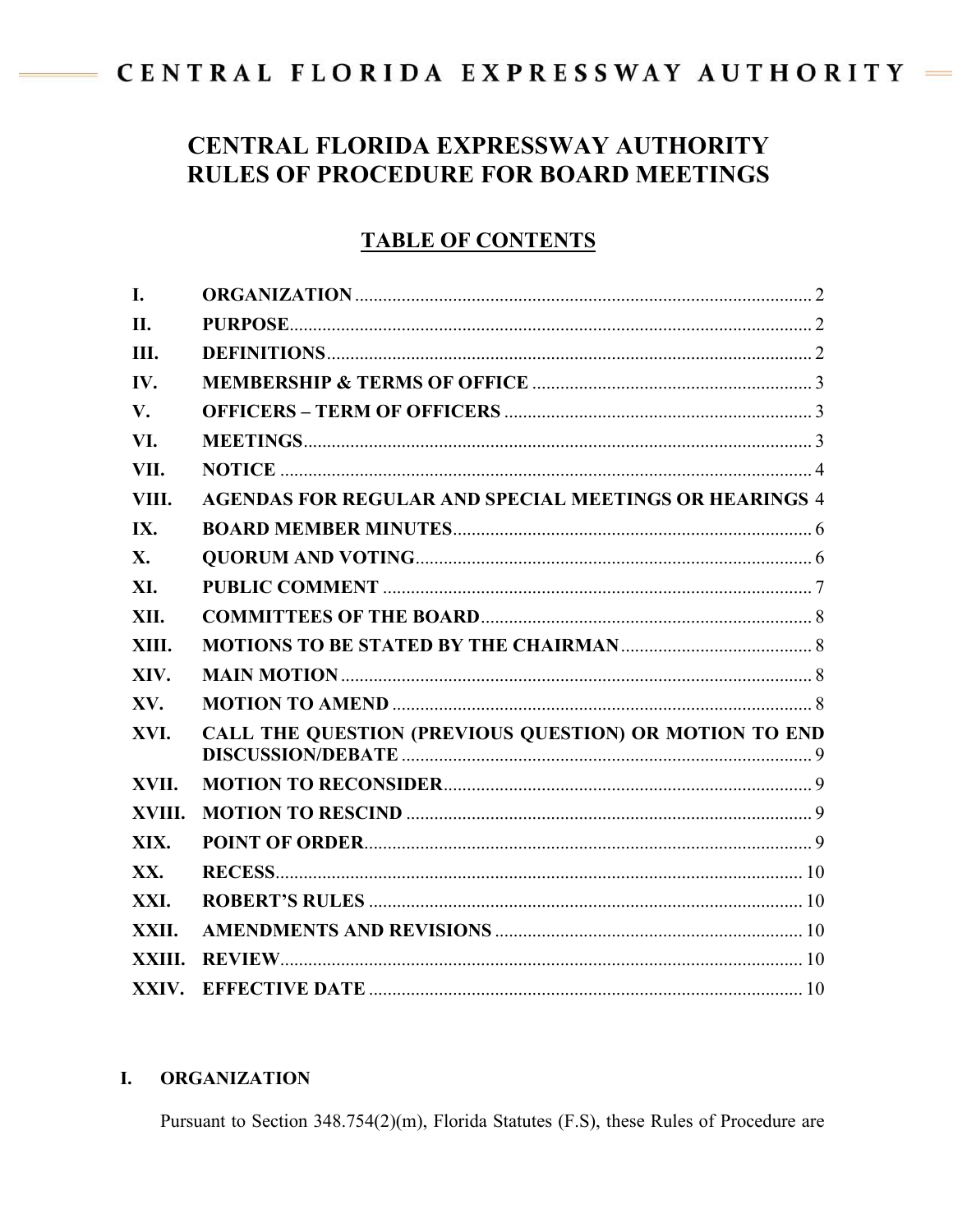approved by the governing Board of the Central Florida Expressway Authority and shall govern all proceedings of the Board except to the extent they may be inconsistent with Florida law in which case Florida law shall govern.

#### **II. PURPOSE**

<span id="page-1-0"></span>The purpose of these Rules is to provide for the smooth and orderly functioning of the business of the Board and to facilitate an open exchange of ideas among Board members and between Board members and the public. Board members shall at all times observe and comply with the provisions of Florida's Government in the Sunshine Law, Section 286.011 F.S.

These rules shall not grant additional grounds or standing to challenge an action of the Board or CFX other than those grounds already existing in constitutional, statutory or case law.

#### **III. DEFINITIONS**

<span id="page-1-1"></span>(1) "CFX" shall mean the Central Florida Expressway Authority as created by Florida Statutes Chapter 348 Part III, Sections 348.751 et. seq.

CFX is legally classified as an independent special district under Chapter 189, F.S., and is listed as such by the Department of Economic Opportunity. Although CFX is designated as an "agency of the State" in its Enabling Act, it is not an executive branch agency. Instead, it is designated as an "agency of the State" because it shares certain powers conferred by law on other state governmental bodies.

- (2) "Board" shall mean the governing body for CFX, consisting of ten (10) members in accordance with Section 348.753(3), F.S.
- (3) "Chairman" shall mean the member of the Board elected by the Board to serve as Chairman. The Chairman shall be the presiding officer at all meetings of the Board except that in the Chairman's absence, the Vice-Chairman shall preside. The Chairman shall have all rights and privileges while he/she is presiding (e.g. the right to make motions, second motions, speak and vote), without relinquishing the chair.
- (4) "Vice-Chairman" shall mean the member of the Board elected by the Board to serve as Vice-Chairman. The Vice-Chairman shall preside at all meetings when the Chairman is not present or unable to serve.
- (5) "The Treasurer" shall mean the member of the board elected by the Board to serve as Treasurer. The Treasurer shall give a report each meeting as to CFX's expenditures.
- (6) The "Executive Director of Florida Turnpike Enterprise" is a non-voting advisor to the Board.
- (7) "Executive Assistant" shall be an employee of CFX to assist in the preparation and execution of documents and records.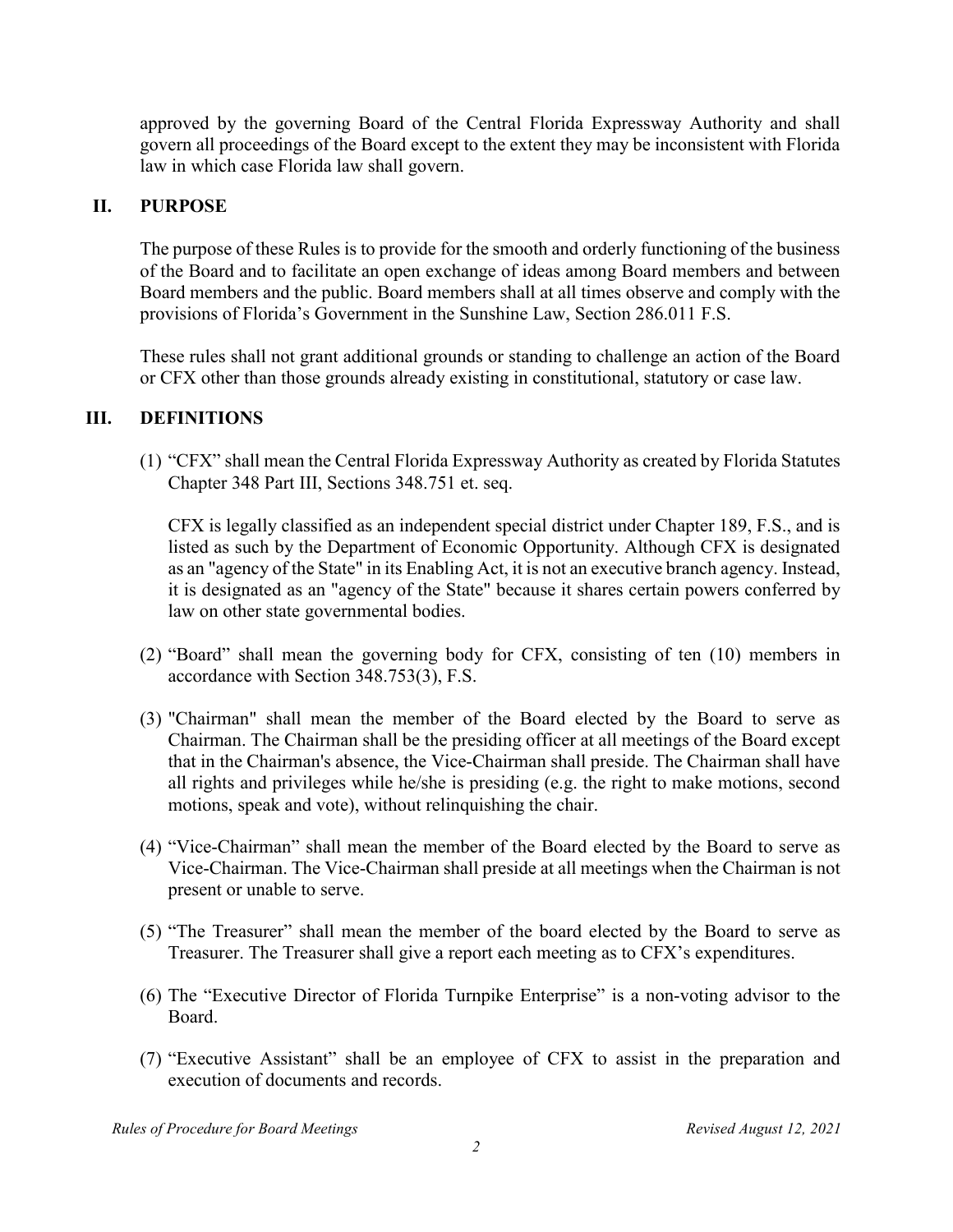#### **IV. MEMBERSHIP & TERMS OF OFFICE**

<span id="page-2-0"></span>Membership and terms on the Board shall be as prescribed by Section 348.753(3), F.S.

Should the Chairman resign from Board services, become incapacitated or otherwise have his or her term expire; and the seat filled by another; the Vice-Chairman will assume the position of Chairman until a special election for Chairman is held at the first meeting following the expiration of the Chairman's term. If the Vice-Chairman, or Treasurer is elected Chairman, then an election shall be held for that position's successor.

The elected successor(s) will fill the unexpired portion of the term and be eligible for reappointment to a full term at the discretion of the Board at the regular elections in January.

#### **V. OFFICERS – TERM OF OFFICERS**

<span id="page-2-1"></span>Officers for the position of Chairman, Vice-Chairman and Treasurer shall be elected by nomination and majority vote annually at the regular meeting held in January. If a regular meeting is not scheduled for January, officer nominations and elections shall take place in December or at the next regularly scheduled Board meeting.

#### **VI. MEETINGS**

#### <span id="page-2-2"></span>**A. Regular Meetings**

The Board shall meet once each month, on the second Thursday of the month at 9:00 a.m. so long as there is business to conduct. All regular meetings shall be held at CFX's central office at 4974 ORL Tower Road, Orlando, Florida 32807. The date, time and place of meetings may be changed by the Board from time to time provided the notice requirements set forth below have been satisfied.

#### **B. Special and Emergency Meetings**

Special and Emergency Meetings may be called by:

- (1) the Chairman at his/her discretion or
- (2) in the absence or incapacity of the Chairman by the Vice Chairman or
- (3) by any six (6) or more Board members during a Board meeting or
- (4) at the discretion of the Executive Director upon a request from a Board member.

#### **VII. NOTICE**

#### **A. Notice Required for Regular and Special Meetings or Hearings**

*Rules of Procedure for Board Meetings Revised August 12, 2021*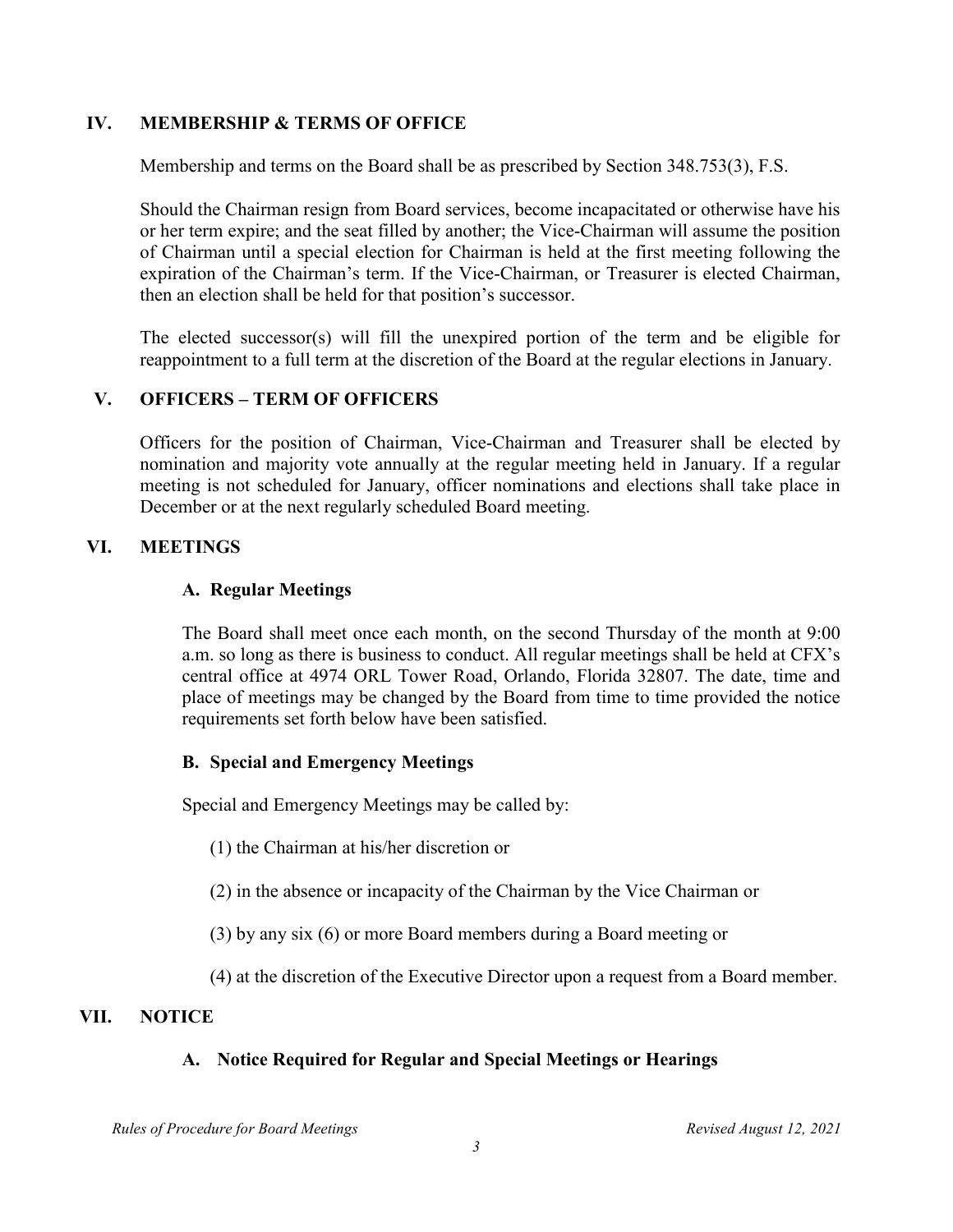- <span id="page-3-0"></span>(1) Written notice of regular and special meetings or hearings shall be electronically mailed to each Board member at least seven (7) days prior to the meeting date. A copy of such notice shall be prominently displayed in the CFX offices and shall also be given by CFX to the appropriate persons at Orange County, Lake County, Osceola County, Seminole County, Brevard County and at the City of Orlando to be displayed in a prominent place in the various County Administration Buildings and at Orlando City Hall at least seven (7) days prior to the meeting.
- (2) In addition, pursuant to Section 189.015, F.S., CFX shall publish a schedule of its regular meetings which shall be filed in January of each year with Orange, Lake, Osceola, Seminole, Brevard counties and the City of Orlando. The schedule shall be published annually in January in a newspaper that meets the criteria in Section 50.011, F.S., in that portion of the newspaper where legal notices and classified advertisements appear.

#### **B. Form of Notice for Regular and Special Meetings or Hearings**

The notice for regular and special meetings or hearings shall state:

- (1) The date, time and place of the meeting.
- (2) A brief description of the purpose of the meeting and the business to be transacted.

#### **C. Notice for Emergency Meetings or Emergency Hearings**

By their very nature, Emergency Meetings and Emergency Hearings may preclude advance notice. However, reasonable efforts (electronic mail, telephone, fax and hand delivery) shall be made to notify all Board members in advance of the Emergency Meeting or Emergency Hearing. Reasonable efforts shall also be made prior to Emergency Meeting to provide notice by issuing press releases and to give notice to persons required to receive notice of CFX's meetings by electronic mail. The notice requirements in 1-1.007(1) and (2) above shall not apply to Emergency Meetings or Emergency Hearings. If practicable, notices shall be posted at CFX's offices, the Orange, Lake, Osceola, Seminole, and Brevard County Administration Buildings and Orlando City Hall. Following an Emergency Meeting or Emergency Hearing CFX shall forward to all persons entitled to receive notice of regular, annual and special meetings a notice of the date, time and place of the Emergency Meeting or Emergency Hearing, a statement explaining why it was held and the action taken. All actions taken at an Emergency Meeting or Emergency Hearing are void unless ratified by the Board at the next regular meeting.

#### **VIII. AGENDAS FOR REGULAR AND SPECIAL MEETINGS OR HEARINGS**

#### **A. Advance Preparation Required**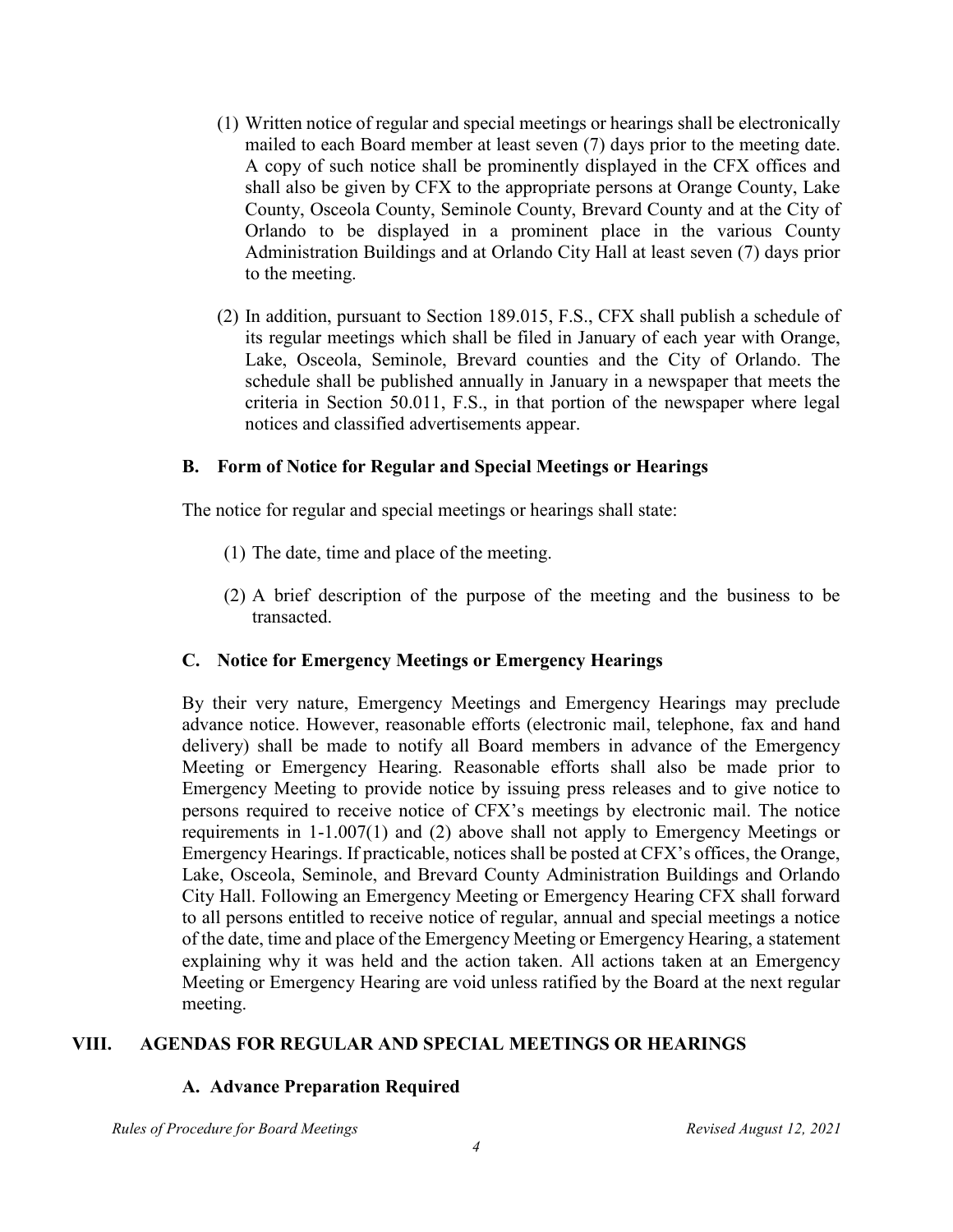<span id="page-4-0"></span>An agenda for each regular and special meeting or hearing shall be prepared by CFX sufficiently in advance of the meeting or hearing to ensure that an electronic copy of the agenda may be received seven (7) days before the meeting by all Board members and any person who has requested a copy and pays the reasonable cost thereof, if any.

#### **B. Agenda Items**

- (1) The Executive Director shall be responsible for preparing the agenda. Any Board member with an item to be placed on an agenda shall provide the item in writing, together with any backup information, to the Executive Director no later than 12:00 Noon onthe eighth calendar day preceding the Board meeting. Such items shall be placed on the next upcoming meeting agenda unless the Board member agrees to a postponement or to withdraw the item. The Executive Director shall provide the Board members a reminder via electronic mail of the deadline date for the agenda items.
- (2) The Executive Director or any Board member may add an item to an agenda that has been made available to Board members and the public no later than noon on the third business day prior to the meeting date. The Executive Director shall provide an amended agenda electronically to the Board members.

#### **C. Form of Agenda**

The agenda shall list the items to be resolved at the meeting, in the order in which they are to be considered. For good cause stated, items may be taken out of order with the approval of the Chairman or presiding officer. The form of agenda shall be substantially as follows, subject to change from time to time by the Board:

#### DATE, TIME AND PLACE OF MEETING LOCATION

- (1) Call to order
- (2) Public Comment
- (3) Review and approval of Minutes of Preceding Meeting
- (4) Approval of Consent Agenda
- (5) Chairman's Report
- (6) Treasurer's Report
- (7) Executive Director's Report
- (8) Regular Agenda: Separate Motion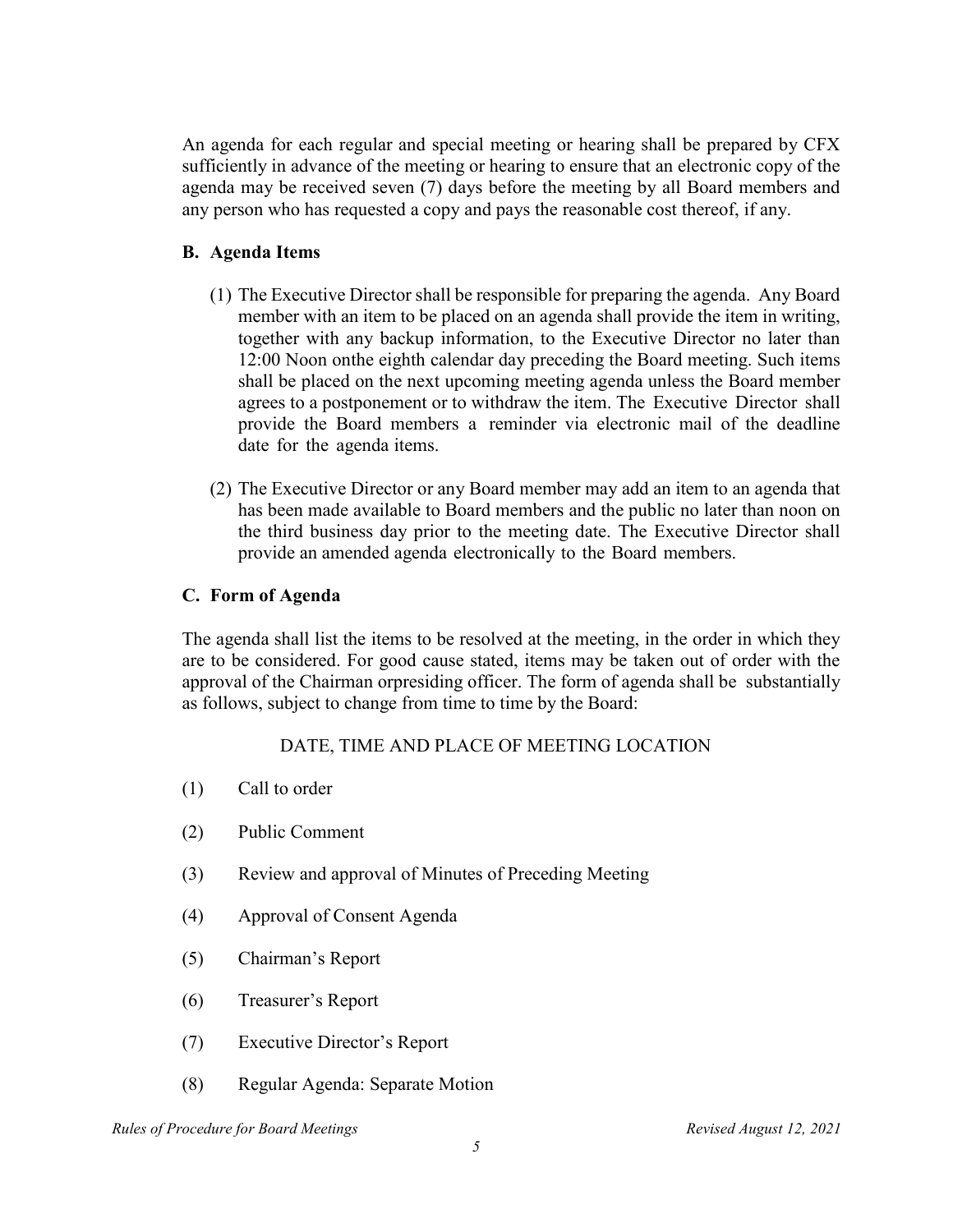(9) Board member Comment

Notice that the meeting is open to the public and that any person who decides to appeal any decision made at the meeting will need a record of the proceedings and that for such purpose, may need to ensure that a verbatim record of the proceedings is made which record includes testimony and evidence upon which the appeal is to be based per Section 286.0105, F.S.

#### **IX. BOARD MEMBER MINUTES**

<span id="page-5-0"></span>The Executive Assistant of CFX shall keep the official minutes of the Board, transcribe them into writing and have them approved at the next subsequent meeting. The minutes shall indicate who made each motion and how each Board member voted.

The minutes of each meeting of the Board, when approved, shall be the original and controlling record of the meeting. Before being submitted for approval, CFX staff shall provide the Board members a draft copy in advance of the next scheduled meeting.

### **X. QUORUM AND VOTING**

<span id="page-5-1"></span>A quorum at any meeting shall require the physical presence of at least six Board members. A quorum shall be required for the conducting of all official business. The vote of the majority of the members present at a meeting where a quorum exists (with at least six members casting an affirmative vote) shall be necessary for any action taken by the Board. Due to scheduling conflicts or illness a Board member may appear by telephone and vote on Board matters where a quorum is physically present not to exceed three meetings per calendar year. The participating absent Member must be able to hear all participants in the meeting and be heard by all participants.

#### **A. Voice Votes; Roll Call Votes**

Except as provided otherwise in this Section, all votes shall be taken by an "aye" or "no" vote (voice vote) unless it is determined by the Chairman or a Board member that a roll call vote would be in order.

- (1) A Roll call vote shall be taken by alphabetical order, with the Chairman voting last.
- (2) When a roll call vote is called, after the Chairman has made clear the motion, the Executive Assistant shall be directed to call the roll; no member shall be entitled to speak on the motion, nor shall any motion be in order until such roll call is completed, and the result announced by the Chairman.

#### **B. Proper Voting**

All voice votes shall be taken requesting those in favor to say "aye" and those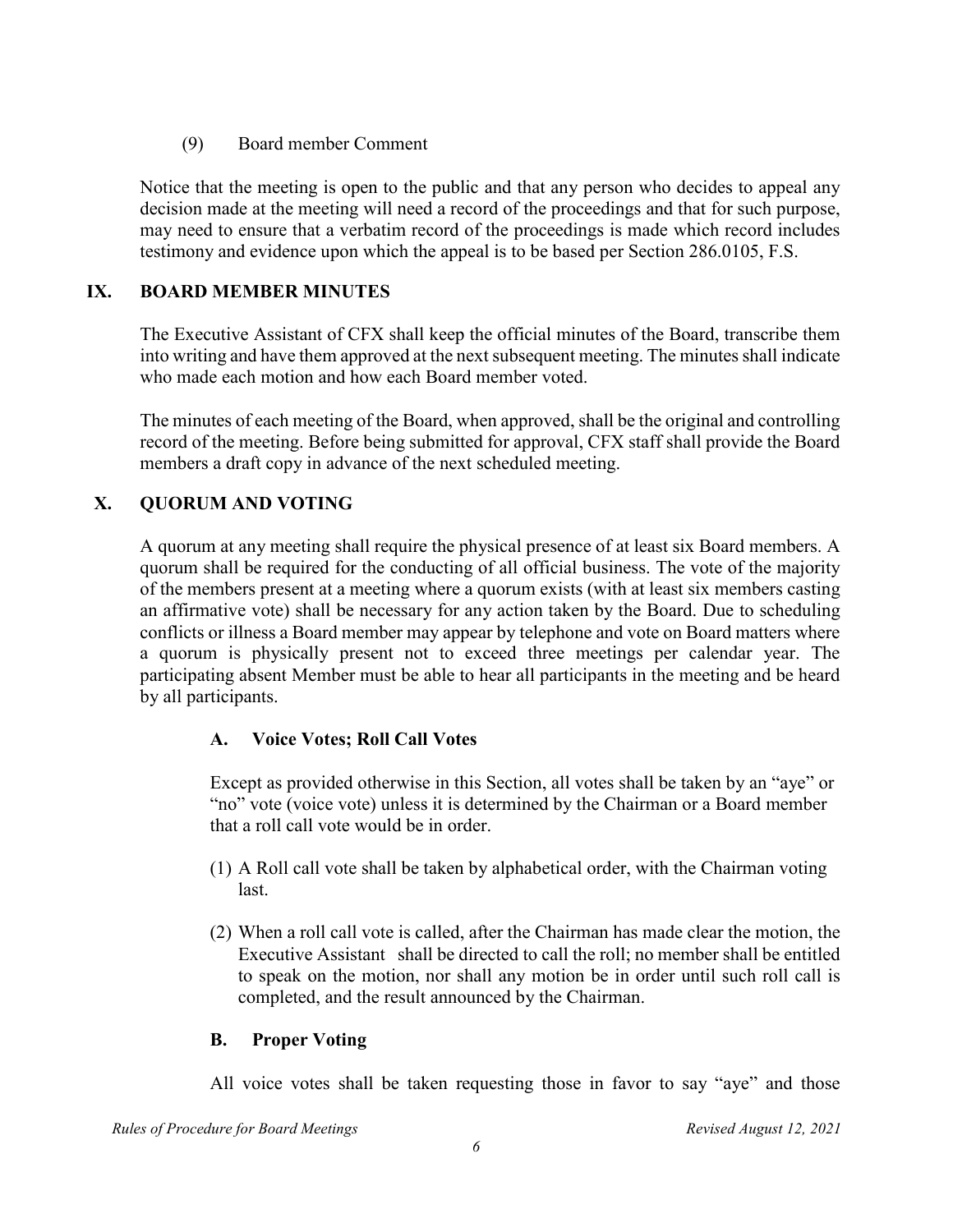opposed to say "no." A vote requesting those in favor to say "aye" and those opposed "like sign" (meaning "aye") shall not be used.

#### **C. Votes Required for Affirmative Action**

Regardless of the number of Board members voting, an affirmative vote of six (6) members of the Board shall be required to pass any agenda item, Section 348.753(4)(a), F.S.

#### **D. Abstentions**

Neither the Chairman nor any other Board member who is present at any meeting of the Board at which an official decision, ruling, or other official act is to be taken or adopted may abstain from voting in regard to any decision, ruling, or act, and a vote shall be recorded for each such Board member present, except when, with respect to any such member, there is or appears to be a possible conflict of interest, in which case the Board member shall comply with Section 112.3143, F.S. or other applicable law.

#### **XI. PUBLIC COMMENT**

<span id="page-6-0"></span>The right to be heard and the right to public input is hereby endorsed and adopted as follows: Any citizen has the right to appear before the Board on a non-agenda item or an agenda item for the presentation, adjustment or determination of an issue, matter or request within the Board's authority and jurisdiction, so far as the orderly conduct of public business permits. Matters shall be reasonably scheduled for the convenience of the general public, so that the public may know when a matter has been scheduled.

Each speaker shall be limited to three minutes unless otherwise modified by the Chairman. No speaker may transfer or designate his or her time to another speaker. However, an organization may designate a single speaker to speak on behalf of a group of attendees. No additional time shall be provided to the designated speaker. The provisions of this subsection, however, shall not be construed to supersede, supplement, or modify any citizen participation process established in state law for public hearings before the Board, such as the procedures for quasijudicial hearings. Nor shall the provisions of this subsection be used to avoid, supersede or modify the CFX's procurement rules, including, but not limited to, the "protest process" and the "black-out period."

CFX staff is directed to prepare the appropriate forms for a Public Comment Request by citizens which forms shall be made available both on CFX's internet website and in the lobby area outside the Board's meeting room. Only those speakers that are present and have submitted their completed form to the Recording Secretary at least 5 minutes prior to the scheduled start of the meeting will be called to speak.

Members of the public may also submit written comments in advance of the meeting on any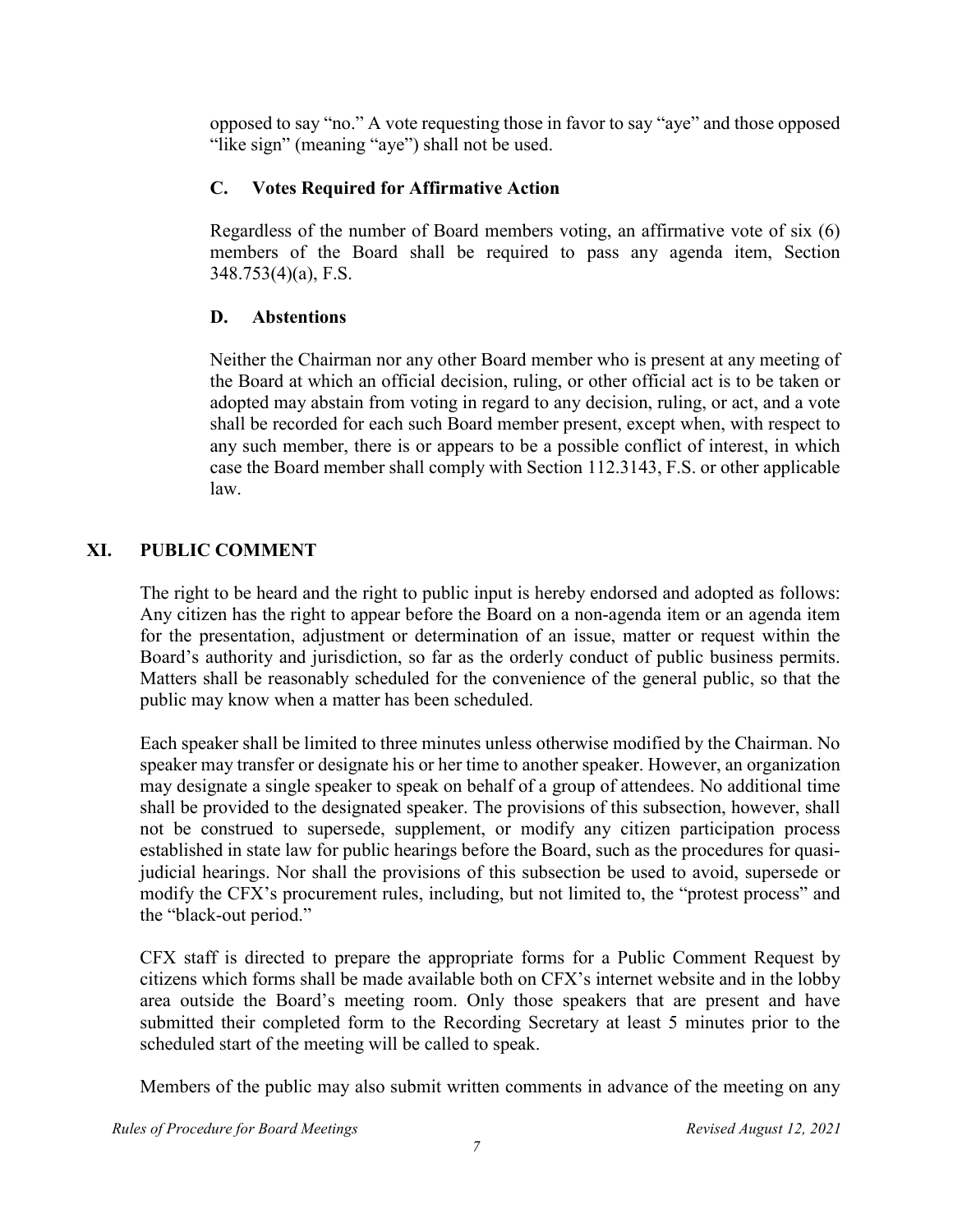topic on the agenda. Comments on agenda items received during regular CFX business hours, at least 48 hours prior to the scheduled start time of the meeting, shall be included as part of the record.

The use of any audio or video presentation materials, such as PowerPoints, shall be submitted and received during regular CFX business hours, at least 48 hours prior to the scheduled start time of the meeting. CFX reserves the right to refuse any materials that do not meet technical specifications as specified by staff or are otherwise deemed inappropriate based on existing legal standards. All submissions become public records and may not be returned. Any member of the public seeking to distribute materials to Board Members at a public meeting shall provide the Recording Secretary with at least 13 copies of any materials at least 5 minutes prior to the scheduled start time of the meeting.

Speakers must be courteous and non-disruptive. If a person continues disruptive behavior after being asked to stop, the Chairman may take appropriate action.

#### **XII. COMMITTEES OF THE BOARD**

<span id="page-7-0"></span>The Board may create standing committees for specific areas of CFX. The policies, procedures and appointment method shall be approved by the Board when a standing committee is created.

#### **XIII. MOTIONS TO BE STATED BY THE CHAIRMAN**

<span id="page-7-1"></span>No motion or resolution shall be adopted until the motion or resolution, in substance, is stated by the Chairman.

#### **XIV. MAIN MOTION**

<span id="page-7-2"></span>A main motion shall be a motion whose introduction brings business before the Board. A second is required.

#### **XV. MOTION TO AMEND**

<span id="page-7-3"></span>If a member feels that the main motion might be more acceptable in another way, other than the way presented, the member may amend in either of the two ways presented:

#### **A. By Consent of the Members**

The Chairman, or another member through the Chairman, may ask if certain changes may be made to the motion. If there are no objections from the members, the motion will stand as changed (amended). If there are no objections, the second shall remain. ("No objection" implies that the person seconding the motion agrees.) The main motion shall then be as it was changed (or amended by general consent). If there is an objection from any member, a second to the amendment shall be required and a vote taken. There may be discussion to the amendment at that time, and an affirmative vote of six members shall be required to pass the amendment.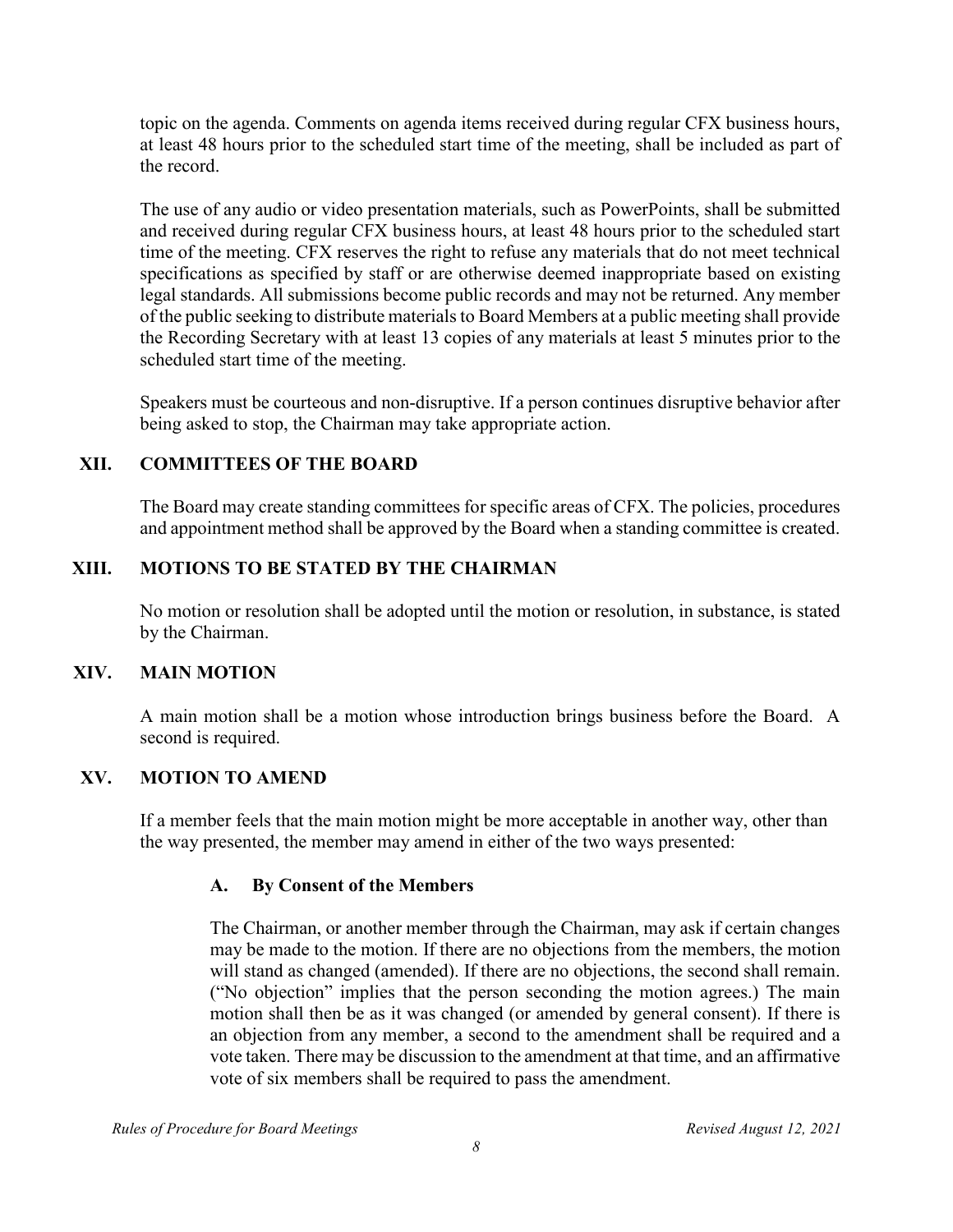#### **B. Formal Amendment**

An amendment may be presented formally by moving to amend the motion in some way (e.g., insert, add words or paragraph, strike out words or paragraph, or strike out and insert words or paragraphs). If it is in the form of a formal motion to amend, a second shall be required and discussion shall follow on the amendment. If an amendment passes by an affirmative vote of six members, the main motion shall be the motion as amended. If it fails, the motion shall be the motion as it was before the amendment was presented.

#### **XVI. CALL THE QUESTION (PREVIOUS QUESTION) OR MOTION TO END DISCUSSION/DEBATE**

<span id="page-8-0"></span>A member of the Board may "call the question" (a motion to end debate) when it is clear that further discussion is unnecessary. A second is required, and no discussion may be allowed on this motion. An affirmative vote of six members shall be required to pass this motion.

#### **XVII. MOTION TO RECONSIDER**

<span id="page-8-1"></span>If in the same meeting new information or changed situations make it appear that a different result might reflect the will of the Board, a member may move to reconsider the vote. A motion to reconsider may be applied to a vote that was either affirmative or negative and shall propose no specific change in a decision, but simply propose that the motion be reopened for discussion and re-vote. The motion to reconsider may be made by any member of the prevailing side of the vote. A second shall be required, and there may be discussion as to the reasons for reconsidering. An affirmative vote of six members shall be required to pass this motion.

#### **XVIII. MOTION TO RESCIND**

<span id="page-8-2"></span>If a Board member wishes to annul an action taken at a previous meeting, the motion to rescind may be used, subject to the restrictions in this rule. A request to annul an action by a Board member is required to be noticed and placed on an agenda. The Board member making this request shall make a motion to rescind and a second is required. Discussion can go into the merits of the motion involved in rescinding. Once the previous action is rescinded by an affirmative vote of six members, the question of whether a further motion and vote is needed will depend on the circumstances.

#### **XIX. POINT OF ORDER**

<span id="page-8-3"></span>A member may call for a point of order if he/she believes that the Chairman has failed to notice a breach in the Rules. This point of order shall require the Chairman to make a ruling on the question involved. The General Counsel, or his/her designee in his/her absence, shall serve as parliamentarian and shall advise and assist the Chairman and the Board on matters of Board procedure.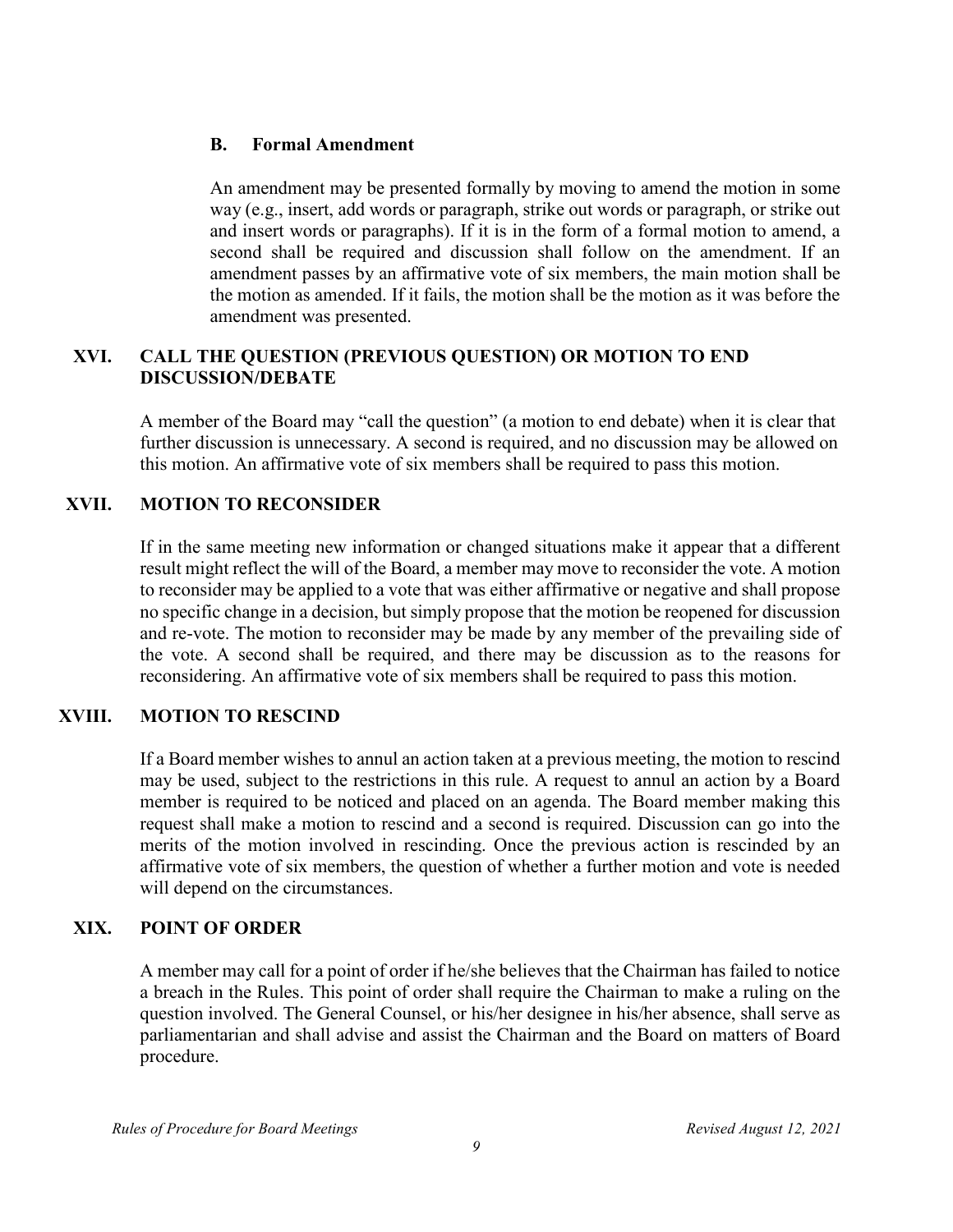#### **XX. RECESS**

<span id="page-9-0"></span>A recess may be taken as it appears on the agenda or at any time by the Chairman when he/she deems it advisable, or by a motion from a member. If the motion is made by a member, a second shall be required and an affirmative vote of six members is required.

#### **XXI. ROBERT'S RULES**

<span id="page-9-1"></span>The rules contained in the 11th edition of Robert's Rules of Order Newly Revised shall govern the Board in all cases to which they are applicable and in which they are not inconsistent with these Rules of Procedure for Board meetings, special rules of order the Board may adopt, and the laws of the State of Florida.

#### **XXII. AMENDMENTS AND REVISIONS**

<span id="page-9-2"></span>These rules may be amended or revised by an affirmative vote of six (6) or more members of the Board at a regular or special meeting.

#### **XXIII. REVIEW**

<span id="page-9-3"></span>The Board shall institute a review of these Rules of Procedures at least every two years.

#### **XXIV. EFFECTIVE DATE**

<span id="page-9-4"></span>These Rules of Procedure shall be effective upon adoption and shall remain in effect unless otherwise amended or repealed.